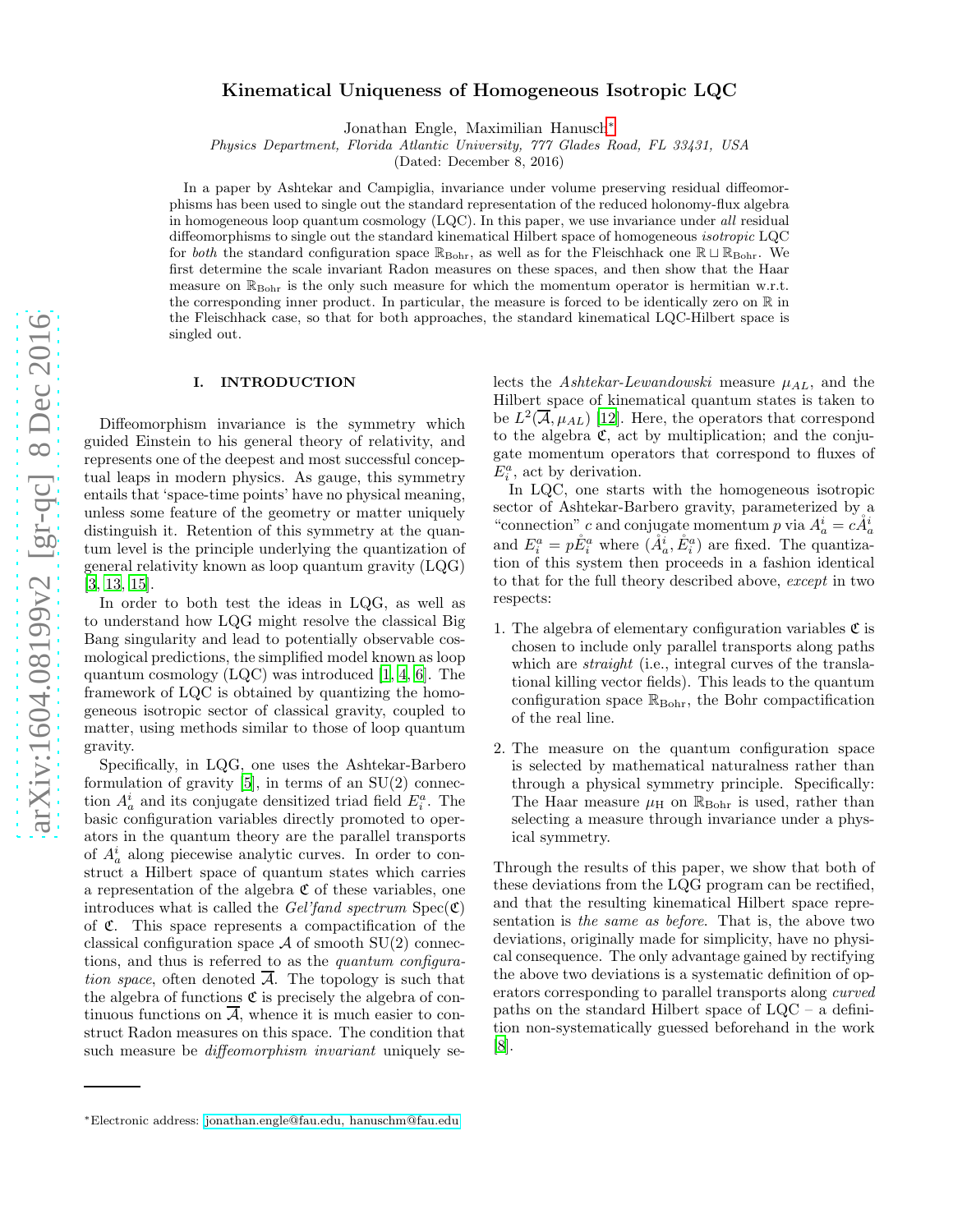More precisely, in previous work [\[9\]](#page-5-6) Fleischhack has shown that by correcting Point 1. above, the quantum configuration space changes to  $\mathbb{R} \sqcup \mathbb{R}_{Bohr}$ . In this paper, we select the measure on  $\mathbb{R} \sqcup \mathbb{R}_{\text{Bohr}}$  by imposing *residual* diffeomorphism invariance, similar to the strategy used in [\[2\]](#page-5-7) for the non-isotropic case [\[16\]](#page-6-3). At the same time, we also select a measure on the standard configuration space  $\mathbb{R}_{\text{Bohr}}$ , using the same criterion.

In the homogeneous isotropic context, the residual diffeomorphisms are simply the one-parameter group of dilations, the action of which yields the usual rescaling symmetry of the basic variables  $(c, p) \mapsto (\lambda c, \text{sgn}(\lambda)\lambda^2 p)$ for  $\lambda \in \mathbb{R}_{\neq 0}$ . In LQG, one imposes invariance of the measure under the action of diffeomorphisms on the configuration variable, which leads uniquely to the Ashtekar-Lewandowski measure. Likewise, in the present context, we impose invariance of the measure under the action of residual diffeomorphisms on the configuration variable. That is, we impose invariance of the measure (assumed to be Radon) under rescaling of c. Notice that, because we include negative rescalings in this invariance, we are also imposing invariance under orientation reversing diffeomorphisms. Moreover, since the relevant spaces are compact, each Borel and hence Radon measure is necessarily finite, and so can be normalized without loss of generality.

It turns out, however, that imposing this invariance is not quite enough to yield uniqueness: It is necessary to use one other condition. The condition we use is the existence of a momentum operator such that (1.) its commutator with the configuration operators mimics the corresponding Poisson brackets, and (2.) it is hermitian, as must be the case because it corresponds to a real quantity. This is then enough to yield uniqueness — more precisely, to single out  $\mu$ <sub>H</sub> on both configuration spaces. Note that the only conditions used are very elementary conditions at the core of any quantization.

The result for the unique measure on  $\mathbb{R} \sqcup \mathbb{R}_{Bohr}$  is remarkable in its importance as it is equal to zero on the R part, and equal  $\mu$ <sub>H</sub> on the  $\mathbb{R}_{\text{Bohr}}$  part. Thus, the resulting Hilbert space of kinematical states, namely the space of square integrable functions with respect to the determined measure (because it involves division by zero norm states) is naturally isomorphic to the space of square integrable functions on  $\mathbb{R}_{\text{Bohr}}$  with respect to the Haar measure. That is, the resulting kinematical Hilbert space, and representation of the basic variables thereon, is exactly the standard one used in LQC up until now.

It is worthwhile to remark in more detail on the relation of these results to those of [\[2\]](#page-5-7). In the work [\[2\]](#page-5-7), the authors select not only the measure on the quantum configuration space using invariance under residual diffeomorphisms, but the entire representation of the quantum algebra using this condition. Hence, an action of the residual diffeomorphisms on the quantum algebra is required, and for this reason they must restrict consideration to volume preserving diffeomorphisms, which have non-trivial action only in the non-isotropic case. In the present paper, by focusing only on invariance of the measure, the issue of a well-defined action on the quantum algebra is side-stepped, so that volume non-preserving diffeomorphisms can also be considered. This is what allows the analysis to be applied to the isotropic case, and hence in particular also to the Fleischhack framework.

## <span id="page-1-2"></span>II. CONFIGURATION SPACES

The quantum configuration space of LQG is given by the Gel'fand spectrum of the  $C^*$ -algebra generated by matrix entries of parallel transports  $h_{\gamma} : A \rightarrow SU(2)$ along embedded analytic curves in the base of the SU(2) principal fibre bundle  $P$  of interest. Here,  $\mathcal A$  denotes the set of smooth connections on  $P$ ; and since  $SU(2)$  is compact, each such matrix entry is indeed a bounded function on A. This ensures that the uniform closure of the \*-algebra generated by them exists and is  $C^*$ .

In the homogeneous isotropic case (LQC), only parallel transports w.r.t. homogeneous isotropic connections are quantized. Here, we have  $P = \mathbb{R}^3 \times SU(2)$ , and the quantum configuration space of interest is the Gel'fand spectrum of the  $C^*$ -algebra generated by the restrictions of  $h_{\gamma}$  to  $\mathcal{A}_{\text{cosm}} \cong \mathbb{R}$ . Traditionally, only parallel transports along straight curves are considered; yielding to the  $C^*$ algebra  $C_{AP}(\mathbb{R})$  of almost periodic functions on  $\mathbb R$  with generators  $\chi_{\lambda}: c \mapsto e^{i\lambda c}$ . The spectrum of  $C_{AP}(\mathbb{R})$  is the compact abelian group  $\mathbb{R}_{\text{Bohr}}$ , whose continuous group structure is uniquely determined by

$$
(\psi_1 + \psi_2)(\chi_{\lambda}) := \psi_1(\chi_{\lambda}) \cdot \psi_2(\chi_{\lambda})
$$
  
\n
$$
0_{\text{Bohr}}(\chi_{\lambda}) := 1
$$
  
\n
$$
-\psi(\chi_{\lambda}) := \overline{\psi(\chi_{\lambda})}
$$

for all  $\lambda \in \mathbb{R}, \psi, \psi_1, \psi_2 \in \mathbb{R}_{\text{Bohr}}$ . Here, the bar denotes the complex conjugation. The homogeneous isotropic connections (parametrized by R) are densely embedded into  $\mathbb{R}_{\text{Bohr}}$  via the homomorphism

<span id="page-1-0"></span>
$$
\iota \colon \mathbb{R} \to \mathbb{R}_{\text{Bohr}}, \quad c \mapsto [\varphi \mapsto \varphi(c)] \tag{1}
$$

for  $\varphi \in C_{AP}(\mathbb{R})$ ; more precisely, meaning that  $\iota$  is continuous and injective, that the closure of  $\iota(\mathbb{R})$  is  $\mathbb{R}_{\text{Bohr}}$ , and that

<span id="page-1-1"></span>
$$
\iota(c+c') = \iota(c) + \iota(c') \qquad \forall c, c' \in \mathbb{R}.
$$
 (2)

holds.

In contrast to standard LQC where only parallel transports along straight curves are considered, in the Fleischhack approach, all embedded analytic curves are used to define the cosmological quantum configuration space. More precisely, this means that there the spectrum of the C<sup>\*</sup>-algebra generated by the restrictions  $h_{\gamma}|_{\mathcal{A}_{\text{cosm}}} \approx \mathbb{R}$ is considered, whereby  $\gamma$  now runs over all embedded analytic curves in  $\mathbb{R}^3$ . This  $C^*$ -algebra is given by the direct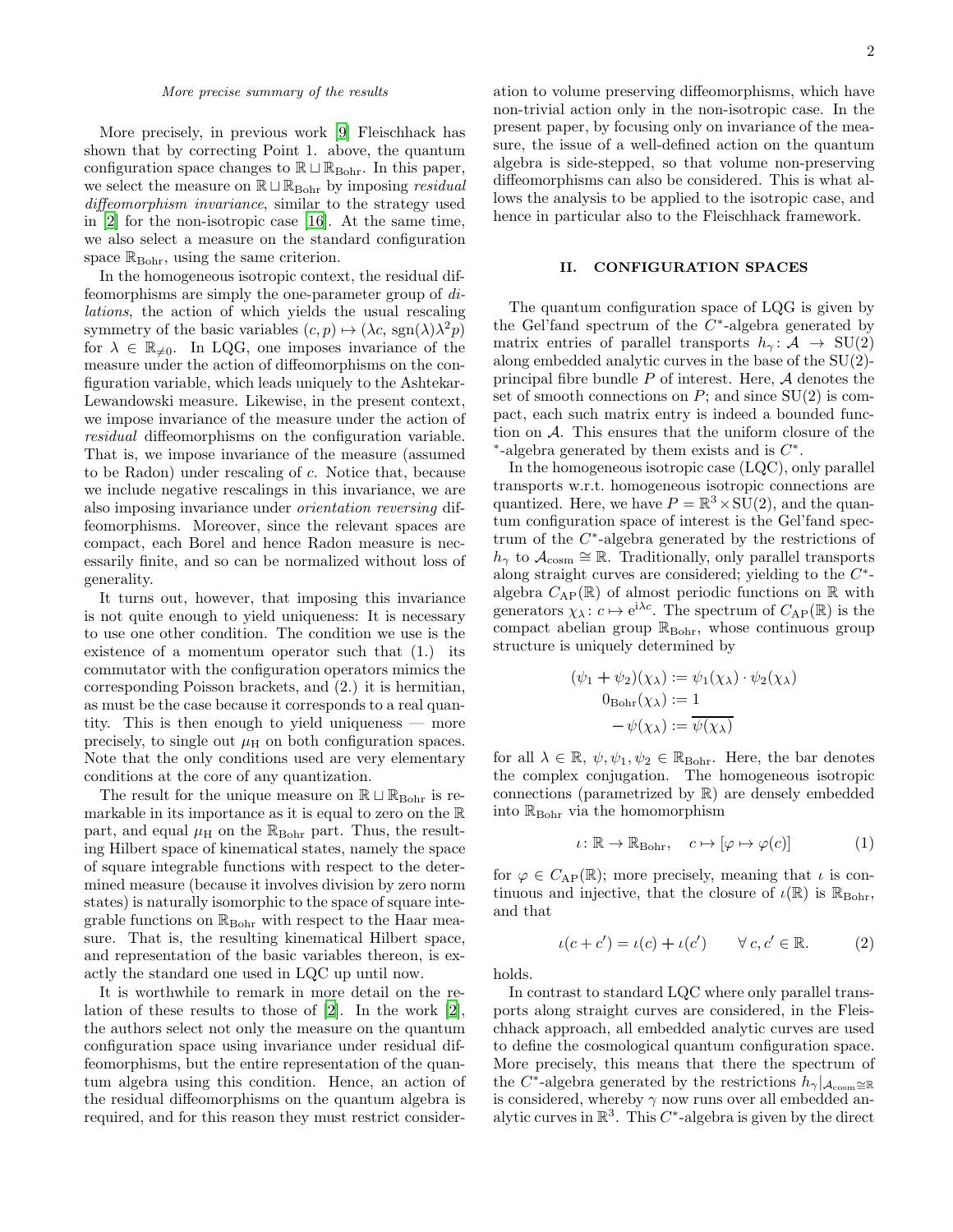vector space sum  $C_0(\mathbb{R}) \oplus C_{AP}(\mathbb{R})$  [\[9\]](#page-5-6), and its spectrum is homeomorphic [\[9\]](#page-5-6) to the space  $\mathbb{R} \sqcup \mathbb{R}_{\text{Bohr}}$  equipped with the compact topology generated by the sets

$$
V \sqcup \emptyset \qquad V \subseteq \mathbb{R} \text{ open} K^c \sqcup \mathbb{R}_{\text{Bohr}} \qquad K \subseteq \mathbb{R} \text{ compact} \varphi^{-1}(U) \sqcup \mathcal{G}(\varphi)^{-1}(U) \qquad U \subseteq \mathbb{C} \text{ open}, \varphi \in C_{\text{AP}}(\mathbb{R}).
$$

Here,  $\mathcal{G}(\varphi)$  denotes the Gel'fand transform of  $\varphi$  w.r.t.  $Spec(C_{AP}(\mathbb{R}))$ ; and the respective homeomorphism

$$
\xi \colon \mathbb{R} \sqcup \mathbb{R}_{\text{Bohr}} =: \underline{\mathbb{R}} \to \overline{\mathbb{R}} := \text{Spec}(C_0(\mathbb{R}) \oplus C_{\text{AP}}(\mathbb{R}))
$$

is given by [\[9\]](#page-5-6)

<span id="page-2-2"></span>
$$
\xi(\underline{c}) := \begin{cases}\n\varphi \mapsto \varphi(\underline{c}) & \text{if } \underline{c} \in \mathbb{R} \\
\varphi_0 \oplus \varphi_{AP} \mapsto \underline{c}(\varphi_{AP}) & \text{if } \underline{c} \in \mathbb{R}_{Bohr},\n\end{cases}
$$
(3)

for  $\varphi_0 \in C_0(\mathbb{R})$  and  $\varphi_{AP} \in C_{AP}(\mathbb{R})$ . Obviously, we have

$$
\xi(c) = \iota'(c) \qquad \forall \, c \in \mathbb{R}, \tag{4}
$$

for  $\iota'$  defined as  $\iota$  in [\(1\)](#page-1-0), but now for  $\varphi \in C_0(\mathbb{R}) \oplus C_{AP}(\mathbb{R})$ .

Moreover, [\[11](#page-6-4)]  $\mathfrak{B}(\mathbb{R}) = \mathfrak{B}(\mathbb{R}) \sqcup \mathfrak{B}(\mathbb{R}_{\text{Bohr}})$  holds for the Borel  $\sigma$ -algebra  $\mathfrak{B}(\mathbb{R})$  of  $\mathbb{R}$ ; and if  $\mu: \mathfrak{B}(\mathbb{R}) \to [0, \infty]$  is a Borel measure (i.e., locally finite; hence, finite by compactness of <u>R</u>), then  $\mu_{\mathbb{R}} := \mu|_{\mathfrak{B}(\mathbb{R})}$  and  $\mu_{\mathbb{B}} := \mu|_{\mathfrak{B}(\mathbb{R}_{\text{Bohr}})}$ are (necessarily finite) Borel measures as well. This is because the subspace topologies of  $\mathbb R$  and  $\mathbb R_{\rm Bohr}$  w.r.t. the topology on  $\mathbb R$  coincide with their usual ones. Then,  $\mu_{\mathbb R}$ and  $\mu_B$  are Radon if  $\mu$  is Radon, and we have  $\mu = \mu_R \oplus \mu_B$ for

$$
(\mu_{\mathbb{R}} \oplus \mu_{\mathcal{B}})(A) := \mu_{\mathbb{R}}(A \cap \mathbb{R}) + \mu_{\mathcal{B}}(A \cap \mathbb{R}_{\text{Bohr}})
$$

for all  $A \in \mathfrak{B}(\underline{\mathbb{R}})$ .

#### III. SCALING ACTIONS

Scale invariance is one of the conditions we will use to single out the measure on both LQC configuration spaces  $\mathbb{R}_{\text{Bohr}}$  and  $\mathbb{R} \sqcup \mathbb{R}_{\text{Bohr}}$ . For this, of course, we first need to lift the scaling action of  $\mathbb{R}_{\neq 0}$  on  $\mathbb R$  to these quantum spaces; which is the content of this section.

In [\[11\]](#page-6-4) it was shown that, given a left action  $\theta$ :  $G \times$  $X \to X$  and a unital C<sup>\*</sup>-subalgebra  $\mathfrak C$  of the bounded functions on  $X$  with

$$
\theta_g^*(\mathfrak{C}) \subseteq \mathfrak{C} \qquad \forall \, g \in G,\tag{5}
$$

the left action

$$
\Theta \colon G \times \text{Spec}(\mathfrak{C}) \to \text{Spec}(\mathfrak{C}), \quad (g, \overline{c}) \mapsto [\varphi \mapsto \overline{c}(\theta_g^* \varphi)]
$$

is unique w.r.t. the property that for each  $q \in G$ ,

1.  $\Theta_q$  is continuous, and

2. 
$$
\Theta_g \circ \iota = \iota \circ \theta_g
$$
 holds.

Here, the second condition means that

$$
\operatorname{Spec}(\mathfrak{C}) \xrightarrow{\Theta_g} \operatorname{Spec}(\mathfrak{C})
$$
\n
$$
\downarrow \qquad \qquad \downarrow \qquad \downarrow
$$
\n
$$
X \xrightarrow{\theta_g} X
$$

is commutative for each  $g \in G$ , i.e., that  $\Theta$  extends  $\theta$  in the canonical way.

Now, let  $G = \mathbb{R}_{\neq 0}$ ,  $X = \mathbb{R}$ ,  $\mathfrak{C} = C_{AP}(\mathbb{R})$  and

$$
\theta \colon \mathbb{R}_{\neq 0} \times \mathbb{R} \to \mathbb{R}, \quad (t, c) \mapsto t \cdot c
$$

be the multiplicative action. Then,

$$
\theta_t^* \chi_\lambda = \chi_{t \cdot \lambda} \qquad \forall \, t \in \mathbb{R}_{\neq 0}, \quad \forall \, \lambda \in \mathbb{R},
$$

<span id="page-2-1"></span>hence  $\theta_t^*(C_{AP}(\mathbb{R})) \subseteq C_{AP}(\mathbb{R})$  holds as  $\theta_t^*$  is an isometry. Thus,  $\theta$  extends uniquely to an action  $\Theta: \mathbb{R}_{\neq 0} \times \mathbb{R}_{\text{Bohr}} \to$  $\mathbb{R}_{\text{Bohr}}$  that we will denote by  $\Lambda$  in the following. Then, we have

$$
\Lambda(t, \iota(c)) = \iota(t \cdot c) \qquad \forall \, t \in \mathbb{R}_{\neq 0}, \quad \forall \, c \in \mathbb{R} \tag{6}
$$

by Condition 2., hence  $\Lambda_t \in \text{Aut}(\mathbb{R}_{\text{Bohr}})$  for each  $t \in \mathbb{R}_{\neq 0}$ , by [\(2\)](#page-1-1) and denseness of  $\iota(\mathbb{R})$  in  $\mathbb{R}_{\text{Bohr}}$ , cf. also Corollary 4.2 in [\[11](#page-6-4)].

Now, in order to provide an analogous  $\mathbb{R}_{\neq 0}$  action on R, we let

$$
\mathbf{\Lambda}(t, \underline{c}) := \begin{cases} t \cdot \underline{c} & \text{if } \underline{c} \in \mathbb{R} \\ \Lambda(t, \underline{c}) & \text{if } \underline{c} \in \mathbb{R}_{\text{Bohr}}, \end{cases}
$$

and carry it over to  $\overline{\mathbb{R}}$  via  $\xi$ ; i.e., we define

$$
\Lambda'(t,\overline{c}):=(\xi\circ\Lambda)\big(t,\xi^{-1}(\overline{c})\big).
$$

Then,  $\Lambda'$  equals the unique extension  $\Theta$  of  $\theta$  to  $\overline{\mathbb{R}}$ . In fact, first observe that  $\Theta$  exists, because [\(5\)](#page-2-0) obviously holds for  $C_0(\mathbb{R}) \oplus C_{AP}(\mathbb{R})$  as well. Then, for  $\overline{c} := \xi(c)$ with  $c \in \mathbb{R}$ , we have

$$
\Lambda'_t(\overline{c})(\varphi) = \xi(t \cdot c)(\varphi) = \varphi(t \cdot c) = (\theta_t^* \varphi)(c)
$$

$$
= \iota'(c)(\theta_t^* \varphi) \stackrel{(4)}{=} \xi(c)(\theta_t^* \varphi) = \overline{c}(\theta_t^* \varphi)
$$

$$
= \Theta_t(\overline{c})(\varphi)
$$

<span id="page-2-0"></span>for each  $\varphi \in C_0(\mathbb{R}) \oplus C_{AP}(\mathbb{R})$ , whereby the last step is due to the definition of  $\Theta$ . Moreover, for  $\overline{c} := \xi(\psi)$  with  $\psi \in \mathbb{R}_{\text{Bohr}}$ , we have

$$
\Lambda'_t(\overline{c})(\varphi_0 \oplus \varphi_{AP}) = \xi(\Lambda(t,\psi))(\varphi_0 \oplus \varphi_{AP})
$$
  
\n
$$
= \xi(\Lambda(t,\psi))(\varphi_{AP}) = \psi(\theta_t^*\varphi_{AP})
$$
  
\n
$$
= \overline{c}(\theta_t^*\varphi_{AP}) = \overline{c}(\theta_t^*(\varphi_0 \oplus \varphi_{AP}))
$$
  
\n
$$
= \Theta_t(\overline{c})(\varphi_0 \oplus \varphi_{AP}),
$$

whereby, in the fifth step, we have used  $\theta_t^*$ -invariance of  $C_0(\mathbb{R})$ .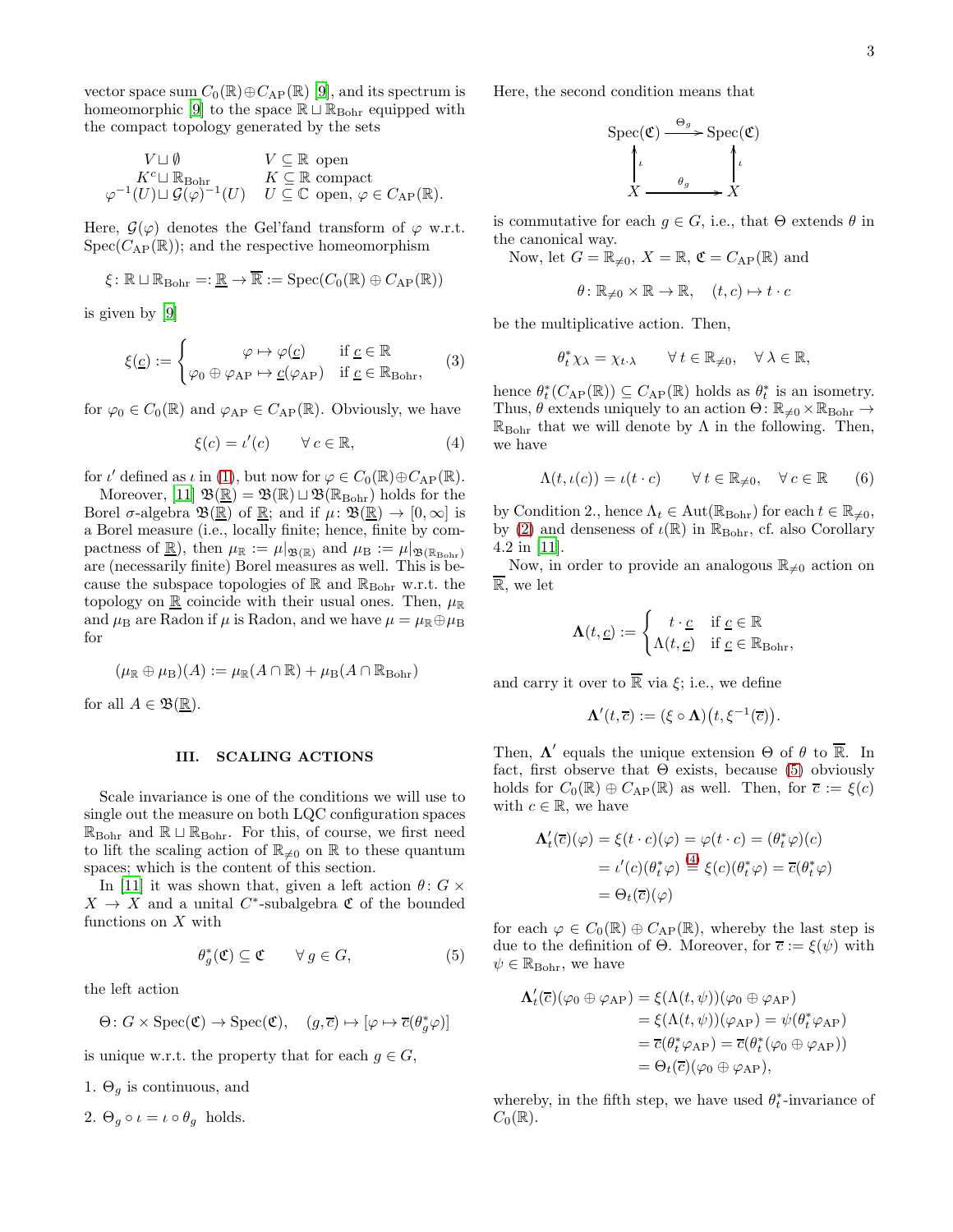## <span id="page-3-2"></span>IV. INVARIANT MEASURES

Suppose that  $\mu$  is a  $\Lambda$ -invariant Borel measure on R ⊔  $\mathbb{R}_{\text{Bohr}} \cong \overline{\mathbb{R}}$ , i.e., that  $\Lambda_t(\mu) = \mu$  holds for each  $t \in \mathbb{R}_{\neq 0}$ , for  $\Lambda_t(\mu)$  the push forward of  $\mu$  by  $\Lambda_t$ . Then,  $\mu = \mu_{\mathbb{R}} \oplus \mu_{\mathbb{B}}$ holds for  $\mu_{\mathbb{R}}$  and  $\mu_{\mathbb{B}}$  defined as in Sect. [II;](#page-1-2) whereby we must have

<span id="page-3-0"></span>
$$
\mu_{\mathbb{R}}(A) = \begin{cases} s & \text{if } 0 \in A \\ 0 & \text{if } 0 \notin A \end{cases}
$$
 (7)

for some unique  $s \geq 0$ , and each  $A \in \mathfrak{B}(\mathbb{R})$ . In fact, if A is a bounded interval that contains 0, invari- $\bigcap_{n\in\mathbb{N}}\Lambda_{1/n}(A) = \{0\}$ , because  $\mu_{\mathbb{R}}$  is continuous from ance shows  $\mu(A) = s := \mu(\{0\})$ . This is clear from above and finite. Then, since  $\mu_{\mathbb{R}}$  is monotonous, for each Borel set A' with  $0 \in A'$  and  $A' \subseteq A$ , we have

$$
s=\mu_{\mathbb R}(\{0\})\leq \mu_{\mathbb R}(A')\leq \mu_{\mathbb R}(A)=\mu_{\mathbb R}(\{0\})=s,
$$

hence  $\mu_{\mathbb{R}}(A') = s$ . In particular  $\mu(A) = 0$  holds if  $A \in \mathfrak{B}(\mathbb{R})$  is bounded with  $0 \notin A$ , because  $\mu$  is addi-tive. Then, [\(7\)](#page-3-0) is clear from  $\sigma$ -additivity of  $\mu$ .

Thus, it remains to investigate the Λ-invariant normalized Radon measures  $\mu_{\rm B}$  on  $\mathbb{R}_{\rm Bohr}$  in order to determine the scale invariant normalized Radon measures on both  $\mathbb{R} \sqcup \mathbb{R}_{\text{Bohr}} \cong \overline{\mathbb{R}}$  and  $\mathbb{R}_{\text{Bohr}}$ . Now, first it is clear from

$$
\Lambda_t(\mu_H)(\psi + A) = \mu_H(\Lambda(1/t, \psi) + \Lambda(1/t, A)) \n= \mu_H(\Lambda(1/t, A)) = \Lambda_t(\mu_H)(A)
$$

for  $\psi \in \mathbb{R}_{\text{Bohr}}$  and  $A \in \mathfrak{B}(\mathbb{R}_{\text{Bohr}})$  that the Haar measure  $\mu$ H on  $\mathbb{R}_{\text{Bohr}}$  fulfils this requirement, just by uniqueness of the Haar measure up to scalation. For this, observe that  $\Lambda_t(\mu_H)$  is a normalized Radon measure on  $\mathbb{R}_{\text{Bohr}}$ because  $\Lambda_t: \mathbb{R}_{\text{Bohr}} \to \mathbb{R}_{\text{Bohr}}$  is a homeomorphism (and an automorphism) for each  $t \in \mathbb{R}$ . Second, in analogy to [\(7\)](#page-3-0), let us define

$$
\mu_{\delta}(A) := \begin{cases} 1 & \text{if } 0 \in A \\ 0 & \text{if } 0 \notin A, \end{cases}
$$

but now for each  $A \in \mathfrak{B}(\mathbb{R}_{\text{Bohr}})$ . Obviously,  $\mu_{\delta}$  is a  $\Lambda$ invariant normalized Radon measure on  $\mathbb{R}_{\text{Bohr}}$ ; thus, the same is true for the measures

$$
\mu_z := z \cdot \mu_\delta + (1 - z) \cdot \mu_H \quad \forall \ 0 \le z \le 1.
$$

We now show that these are the only Λ-invariant normalized Radon measures on  $\mathbb{R}_{\text{Bohr}}$ . For this, let  $\mu_{\text{B}}$  be such a measure; and observe that, by the Riesz-Markov theorem[\[17](#page-6-5)], it is uniquely determined by the positive continuous ( $\mu$ B was assumed to be normalized) linear functional

$$
L\colon C(\mathbb{R}_{\text{Bohr}})\to \mathbb{C}, \quad \alpha\mapsto \int \alpha \,d\mu_{\text{B}}.
$$

Since the characters  $\{\chi_{\lambda}\}_{\lambda \in \mathbb{R}}$  span a dense subset  $\mathfrak{V} \subseteq$  $C_{AP}(\mathbb{R})$ , their Gel'fand transforms  $\{\widetilde{\chi}_{\lambda}\}_{\lambda\in\mathbb{R}}$  span a dense subset of  $C(\mathbb{R}_{\text{Bohr}})$ . Thus, by continuity and linearity of L,  $\mu_B$  is uniquely determined by the values  $L(\widetilde{\chi}_{\lambda}),$ whereby

$$
L(\widetilde{\chi}_0) = \int 1 \, \mathrm{d}\mu_\mathrm{B} = \mu_\mathrm{B}(\mathbb{R}_{\text{Bohr}}) = 1
$$

holds. Then, invariance shows

$$
L(\widetilde{\chi}_{\lambda}) = \int \widetilde{\chi}_{\lambda} d\mu_{\text{B}} = \int \widetilde{\chi}_{\lambda} d\Lambda_t(\mu_{\text{B}})
$$
  
= 
$$
\int \widetilde{\chi}_{\lambda} \circ \Lambda_t d\mu_{\text{B}} = \int \widetilde{\chi}_{t \cdot \lambda} d\mu_{\text{B}} = L(\widetilde{\chi}_{t \cdot \lambda})
$$

for each  $\lambda, t \neq 0$ ; hence

$$
L(\widetilde{\chi}_{\lambda}) = z = z \cdot \widetilde{\chi}_{\lambda}(0) = z \cdot \int \widetilde{\chi}_{\lambda} d\mu_{\delta} \quad \forall \lambda \neq 0
$$

for some  $z \in \mathbb{C}$ . Here, we must have  $-1 \leq z \leq 1$ , because

$$
|z| = |L(\widetilde{\chi}_{\lambda})| \le \int |\widetilde{\chi}_{\lambda}| \, \mathrm{d}\mu_{\mathrm{B}} = 1
$$

and  $z = L(\widetilde{\chi}_{-\lambda}) = L(\widetilde{\chi}_{\lambda}) = \overline{z}$  holds. Then, since we have  $\int \widetilde{\chi}_{\lambda} d\mu_{\rm H} = 0$  for each  $\lambda \neq 0$  by general theory of locally compact abelian groups [\[18](#page-6-6)],

$$
L(\widetilde{\chi}_{\lambda}) = z \cdot \int \widetilde{\chi}_{\lambda} d\mu_{\delta} + (1 - z) \cdot \int \widetilde{\chi}_{\lambda} d\mu_{\rm H}
$$

holds for each  $\lambda \in \mathbb{R}$ ; hence,

<span id="page-3-1"></span>
$$
L(\alpha) = z \cdot \int \alpha \, d\mu_{\delta} + (1 - z) \cdot \int \alpha \, d\mu_{\rm H} \tag{8}
$$

for each  $\alpha \in C(\mathbb{R}_{\text{Bohr}})$  by continuity of the linear forms representing both integrals, as well as by denseness of  $\mathcal{G}(\mathfrak{V})$  in  $C(\mathbb{R}_{\text{Bohr}})$ . Now, the Riesz-Markov correspondence [\[7](#page-5-8)] shows

$$
\mu_{\text{B}}(\{0\}) = \inf \{ L(\alpha) \mid C(\mathbb{R}_{\text{Bohr}}) \ni \alpha \ge 0 : \alpha(0) = 1 \}
$$
  

$$
\mu_{\text{H}}(\{0\}) = \inf \{ L'(\alpha) \mid C(\mathbb{R}_{\text{Bohr}}) \ni \alpha \ge 0 : \alpha(0) = 1 \},
$$

for  $L'$  the linear form representing  $\mu_{\rm H}$ . Then, [\(8\)](#page-3-1) shows that  $0 \leq \mu_B({0}) = z$  holds, because we have  $\mu_H({0}) =$ 0. Thus, we have  $\mu_{\text{B}} = \mu_z$  for some  $0 \le z \le 1$  by [\(8\)](#page-3-1).

#### V. UNIQUENESS

In the previous section, we have determined the scale invariant normalized Radon measures on  $\mathbb{R}_{\text{Bohr}}$  and  $\mathbb{R}$  ⊔  $\mathbb{R}_{\text{Bohr}}$ . In this section, we are going to single out  $\mu_{\text{H}}$  on both configuration spaces by the requirement that there exist a momentum operator which both satisfies the correct commutation relations and is hermitian. This is a condition which arises by considering the next step in the quantization, namely the representation of basic operators.

# QUANTIZATION

The basic variables of each quantization scheme are the elements of the configuration algebra  $\mathfrak{C}$  selected  $(C_{AP}(\mathbb{R}))$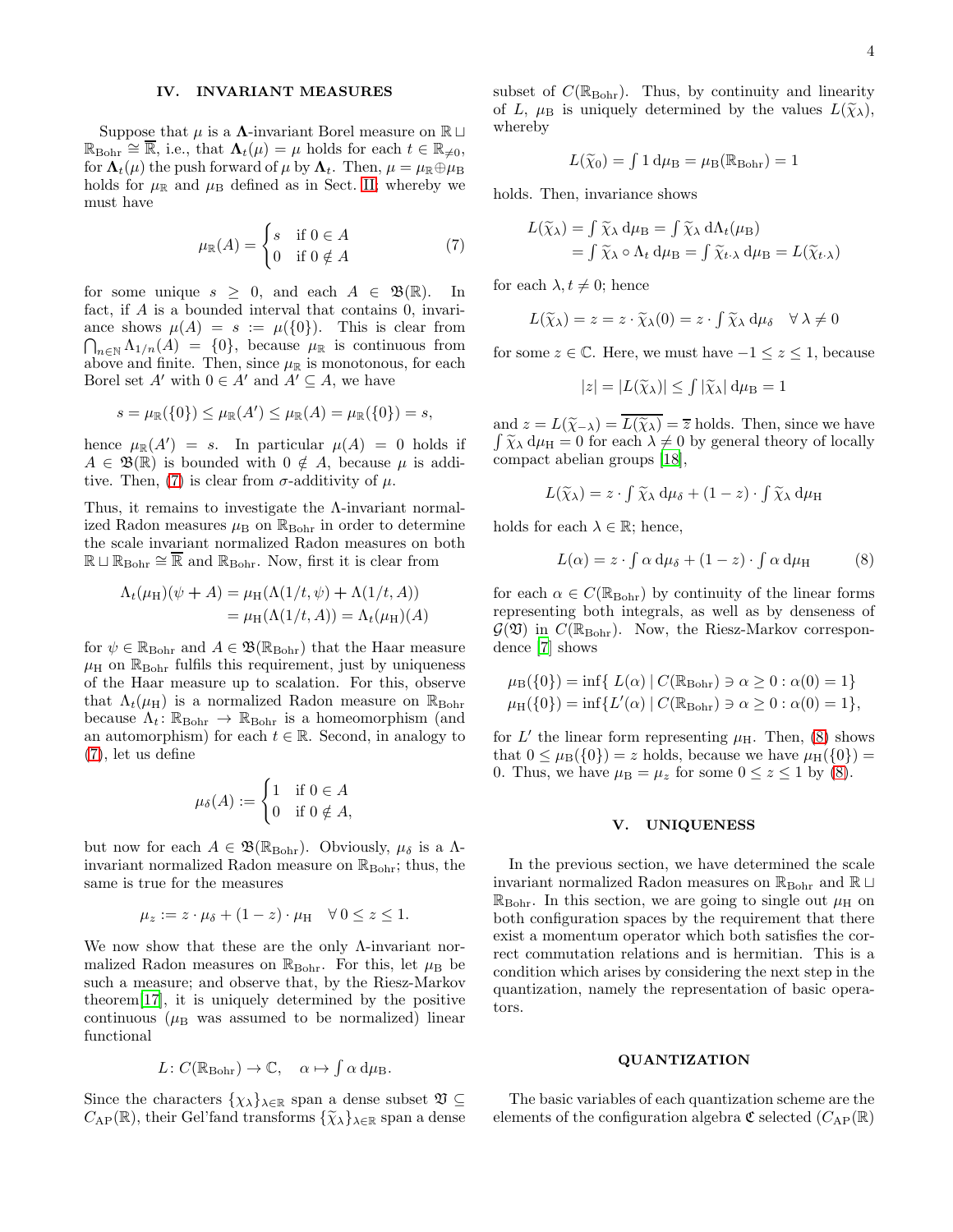in the standard case, and  $C_0(\mathbb{R}) \oplus C_{AP}(\mathbb{R})$  in the Fleischhack one), together with the momentum  $p$ . The classical Poisson algebra satsified by these variables is

$$
\{p,\varphi\} = -\dot{\varphi} \tag{9}
$$

which has to be understood as an equation on the dense subalgebra  $\mathfrak{D} \subseteq \mathfrak{C}$  of all  $\mathfrak{C} \ni \varphi : \mathbb{R} \to \mathbb{C}$  that are of class  $C^{\infty}$  with nth derivative contained in  $\mathfrak{C}$  for each  $n \in \mathbb{N}$ .

Here, denseness is clear for the standard case where  $\mathfrak{C} = C_{AP}(\mathbb{R})$  holds, since there we have  $\mathfrak{V} \subseteq \mathfrak{D}$  for  $\mathfrak{V}$ the span of the  $\{\chi_{\lambda}\}_{\lambda \in \mathbb{R}}$ . In the Fleischhack case where  $\mathfrak{C} = C_0(\mathbb{R}) \oplus C_{AP}(\mathbb{R})$  holds, we find that

$$
C_0(\mathbb{R}) \ni \varphi_{\epsilon} \colon \mathbb{R} \to \mathbb{R} \subseteq \mathbb{C}, \quad c \mapsto e^{-(\epsilon+c)^2} \tag{10}
$$

is contained in  $\mathfrak{D}$  for each  $\epsilon \in \mathbb{R}$ ; whereby the products  $\{\varphi_0 \cdot \chi_{\lambda}\}_{\lambda \in \mathbb{R}} \subseteq \mathfrak{D}$  separate the points in R. Thus, by Stone-Weierstrass, they generate a dense <sup>∗</sup> -subalgebra of  $C_0(\mathbb{R})$ ; showing that  $\mathfrak D$  is dense in  $\mathfrak C$  as it also contains  $\mathfrak{m}$ 

Now, the states of the system are wavefunctions on the quantum configuration space – i.e., the Gel'fand spectrum  $Spec(\mathfrak{C})$  of the configuration algebra. More precisely, such a wavefunction is an element of the Hilbert space  $\mathcal{H} := L^2(\text{Spec}(\mathfrak{C}), \mu)$  of all  $f: \text{Spec}(\mathfrak{C}) \to \mathbb{C}$  that are square integrable w.r.t. the normalized Radon measure  $\mu$ to be determined in the following. Here, we can consider the subspace  $\mathcal{G}(\mathfrak{D})$  arising as the Gel'fand transform of elements of the algebra  $\mathfrak{D}$ , a subspace which is dense in H because  $\mathcal{G}(\mathfrak{D})$  is dense in  $C(\mathrm{Spec}(\mathfrak{C})) = \mathcal{G}(\mathfrak{C})$  by definition, and since  $\mathcal{G}(\mathfrak{C})$  is dense in H by the properties of  $\mu$ . [\[19\]](#page-6-7) On this Hilbert space, the operators  $\hat{\varphi}$  corresponding to each  $\varphi \in \mathfrak{C}$  act by multiplication,  $\widehat{\varphi} : \mathcal{H} \ni f \mapsto \mathcal{G}(\varphi) \cdot f$ , while the momentum operator  $\hat{p}$  must be chosen to satisfy commutation relations mimicking [\(9\)](#page-4-0):

$$
[\hat{p}, \hat{\varphi}] = -\mathbf{i} \cdot \hat{\boldsymbol{\varphi}} \qquad \forall \, \varphi \in \mathfrak{D},\tag{11}
$$

now, to be understood as an equation of operators defined on the dense subset  $\mathcal{G}(\mathfrak{D}) \subseteq \mathcal{H}$ . Applying both sides to  $\widetilde{\chi}_0 \equiv 1$ , we find that

$$
\widehat{p} = -\mathbf{i} \cdot \mathcal{G} \circ \frac{\mathbf{d}}{\mathbf{d}c} \circ \mathcal{G}^{-1} + \mathbf{i} \cdot f \tag{12}
$$

holds on  $\mathcal{G}(\mathfrak{D})$  for  $f := -i \cdot \widehat{p}(\widetilde{\chi}_0) \in \mathcal{H}$ . This is the most general form of momentum operator defined on  $\mathcal{G}(\mathfrak{D})$  satisfying the basic commutation relations.

The final requirement that f can be chosen so that  $\hat{p}$ is hermitian on a suitable dense subset of  $\mathfrak C$  will impose a restriction on the inner product and hence an additional restriction on the measure. We derive this restriction separately for the standard and the Fleischhack case.

Since hermicity of  $\hat{p}$  does not depend on the imaginary part of f in  $(12)$ , we can assume without loss of generality that  $\text{im}[f] \subseteq \mathbb{R} \sqcup \{-\infty, \infty\}$  holds in the following. With this assumption we will find that hermicity of  $\hat{p}$  enforces  $f = 0$ . Thus, without this assumption, the conclusion is that f must be pure imaginary, so that each momentum operator fulfilling [\(11\)](#page-4-2) on  $\mathcal{G}(\mathfrak{D})$ , can be written in the form

<span id="page-4-5"></span>
$$
\widehat{p} = -\mathbf{i} \cdot \mathcal{G} \circ \frac{\mathbf{d}}{\mathbf{d}c} \circ \mathcal{G}^{-1} + g \tag{13}
$$

<span id="page-4-0"></span>for some  $g \in \mathcal{H}$  with  $\text{im}[g] \subseteq \mathbb{R} \sqcup \{-\infty, \infty\}$ . Furthermore, with an additional minor assumption, even this remaining ambiguity in the quantization of  $\hat{p}$  is not physical, as the resulting quantizations are unitarily equivalent, as reviewed in the appendix.

# THE STANDARD CONFIGURATION SPACE

<span id="page-4-4"></span>We already know that each scale invariant normalized Radon measure on  $\mathbb{R}_{Bohr}$  is of the form

$$
\mu_{\rm B} = \mu_z = z \cdot \mu_{\delta} + (1 - z) \cdot \mu_{\rm H}
$$

for some unique  $0 \leq z \leq 1$ . We denote the corresponding L<sup>2</sup>-Hilbert space by  $H$ , fix some  $f \in \mathcal{H} \subseteq L^2(\mathbb{R}_{\text{Bohr}}, \mu_H)$ with  $\text{im}[f] \subseteq \mathbb{R} \sqcup \{-\infty, \infty\}$ , and define  $\hat{p}$  by [\(12\)](#page-4-1); hence

$$
\widehat{p}(\widetilde{\chi}_{\lambda}) = (\lambda + \mathrm{i} \cdot f) \cdot \widetilde{\chi}_{\lambda} \quad \forall \lambda \in \mathbb{R}.
$$

We now require  $\hat{p}$  to be hermitian on  $\mathfrak{V}$ , i.e., that

<span id="page-4-3"></span>
$$
\langle \widehat{p}(\widetilde{\chi}_{\lambda}) | \widetilde{\chi}_{\lambda'} \rangle = \langle \widetilde{\chi}_{\lambda} | \widehat{p}(\widetilde{\chi}_{\lambda'}) \rangle \quad \forall \ \lambda \in \mathbb{R} \tag{14}
$$

holds. This means

$$
0 = \langle \widehat{p}(\widetilde{\chi}_{\lambda}) | \widetilde{\chi}_{\lambda'} \rangle - \langle \widetilde{\chi}_{\lambda} | \widehat{p}(\widetilde{\chi}_{\lambda'}) \rangle = (\lambda - \lambda') \cdot \langle \widetilde{\chi}_{\lambda} | \widetilde{\chi}_{\lambda'} \rangle - 2i \cdot \langle \widetilde{\chi}_{\lambda} | f \cdot \widetilde{\chi}_{\lambda'} \rangle = z \cdot (\lambda - \lambda') - 2i \cdot \langle \widetilde{\chi}_{\lambda - \lambda'} | f \rangle
$$

for all  $\lambda, \lambda' \in \mathbb{R}$ ; so that [\(14\)](#page-4-3) holds iff  $0 = z\lambda - 2i \cdot \langle \widetilde{\chi}_{\lambda} | f \rangle$ holds for each  $\lambda \in \mathbb{R}$ , hence

$$
\frac{z\lambda}{2i} = z \cdot f(0) + (1 - z) \cdot \int \widetilde{\chi}_{-\lambda} \cdot f \, d\mu_H \quad \forall \lambda \in \mathbb{R}.
$$

<span id="page-4-2"></span>In particular, we must have  $0 \leq z < 1$ , hence

$$
\int \widetilde{\chi}_{-\lambda} \cdot f \, d\mu_H = \frac{z}{1-z} \cdot \left(\frac{\lambda}{2i} - f(0)\right) \quad \forall \lambda \in \mathbb{R}.
$$

<span id="page-4-1"></span>For  $z > 0$ , this is non-zero for each  $\lambda \neq 0$ , so that we cannot have  $f \in \mathcal{H} \subseteq L^2(\mathbb{R}_{\text{Bohr}}, \mu_H)$  since  $\mathbb{R}_{\neq 0}$  is uncountable. Thus, we must have  $z = 0$ , hence  $\mu<sub>B</sub> = \mu<sub>H</sub>$ and  $f = 0$ .

# THE FLEISCHHACK CONFIGURATION SPACE

As shown in Sect. [IV,](#page-3-2) the scale invariant normalized Radon measures on  $\mathbb{R} \sqcup \mathbb{R}_{Bohr} \cong \overline{\mathbb{R}}$  are of the form

$$
\mu = \mu_{u,z} = u \cdot \mu_\mathbb{R} \oplus (1-u) \cdot \mu_z
$$

for some  $0 \le u \le 1$ , some  $0 \le z \le 1$ , and  $\mu_{\mathbb{R}}$  de-fined by [\(7\)](#page-3-0) for  $s = 1$ . We let  $\hat{p}$  be defined by [\(12\)](#page-4-1) for  $f \in L^2(\mathbb{R}, \xi(\mu))$  with  $\text{im}[f] \subseteq \mathbb{R} \sqcup \{-\infty, \infty\}$ , and observe that hermicity of  $\hat{p}$  (now, supposed to hold on the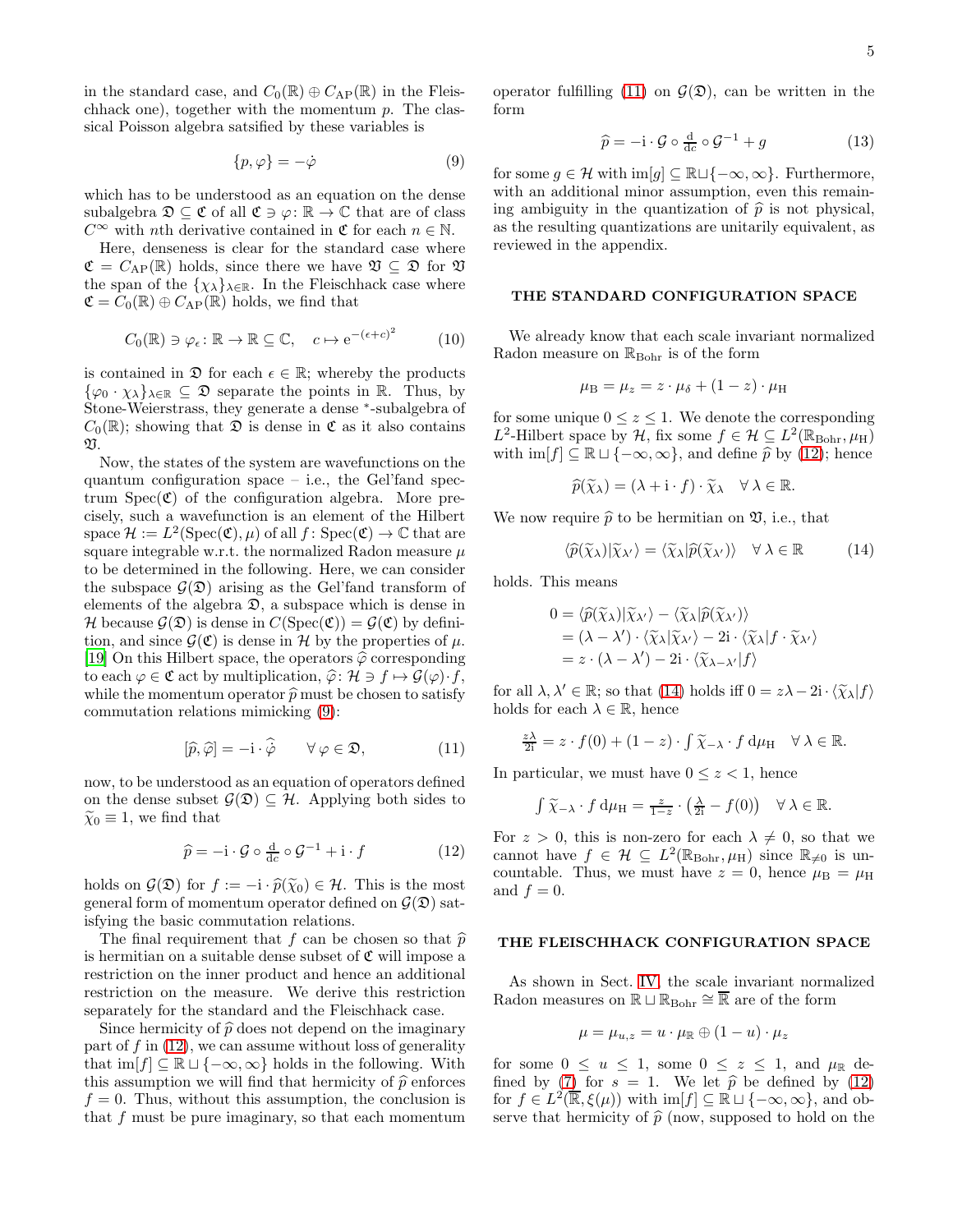dense subalgebra generated by the function  $\varphi_{\epsilon}$  and the elements in  $\mathfrak V$ ) enforces

$$
0 = \langle \widehat{p}(\mathcal{G}(\varphi_{\epsilon})) | \widetilde{\chi}_0 \rangle - \langle \mathcal{G}(\varphi_{\epsilon}) | \widehat{p}(\widetilde{\chi}_0) \rangle = \mathrm{i} \cdot \langle \mathcal{G}(\varphi_{\epsilon}) | \widetilde{\chi}_0 \rangle - 2\mathrm{i} \cdot \langle \mathcal{G}(\varphi_{\epsilon}) | f \rangle,
$$

for  $\varphi_{\epsilon}$  defined by [\(10\)](#page-4-4) for each  $\epsilon \in \mathbb{R}$ ; hence,

$$
0 = \int (\mathcal{G}(\dot{\varphi}_{\epsilon}) - 2f \cdot \mathcal{G}(\varphi_{\epsilon})) d\xi(\mu)
$$
  
= 
$$
\int (\dot{\varphi}_{\epsilon} - (2f \circ \iota') \cdot \varphi_{\epsilon}) d(u \cdot \mu_{\mathbb{R}})
$$
  
= 
$$
u \cdot (\dot{\varphi}_{\epsilon}(0) - (2f \circ \iota')(0) \cdot \varphi_{\epsilon}(0)).
$$
 (15)

The second step is due to the fact that

$$
\mathcal{G}(h)|_{\xi(\mathbb{R}_{\text{Bohr}})} = 0 \quad \text{and} \quad h \cdot \mathfrak{C} \subseteq C_0(\mathbb{R})
$$

holds for each  $h \in C_0(\mathbb{R})$ , where the first equation is from [\(3\)](#page-2-2). To see how this implies the second step, first observe that  $L^2(\overline{\mathbb{R}}, \mu) \subseteq L^1(\overline{\mathbb{R}}, \mu)$  holds, because  $\mu$ is finite; and that  $C(\overline{\mathbb{R}}) = \mathcal{G}(\mathfrak{C})$  is dense in  $L^1(\overline{\mathbb{R}}, \mu)$ , because  $\mu$  is Radon. So, we can choose a sequence  $C(\overline{\mathbb{R}}) \supseteq \{f_n\}_{n\in\mathbb{N}} \to f$  converging w.r.t. the  $L^1$ -norm, and obtain

$$
\int f \cdot \mathcal{G}(\varphi_{\epsilon}) d\xi(\mu) = \lim_{n} \int f_{n} \cdot \mathcal{G}(\varphi_{\epsilon}) d\xi(\mu)
$$
  
\n
$$
= \lim_{n} \int ((f_{n} \cdot \mathcal{G}(\varphi_{\epsilon})) \circ \xi) d\mu
$$
  
\n
$$
= \lim_{n} \int_{\mathbb{R}} ((f_{n} \circ \iota') \cdot \varphi_{\epsilon}) d(u \cdot \mu_{\mathbb{R}})
$$
  
\n
$$
+ \lim_{n} \int_{\mathbb{R}_{\text{Rohr}}} ((f_{n} \cdot \mathcal{G}(\varphi_{\epsilon})) \circ \xi) d((1 - u) \cdot \mu_{z}),
$$

whereby the second integral is zero as  $f_n \cdot \mathcal{G}(\varphi_\epsilon) \in$  $\mathcal{G}(C_0(\mathbb{R}))$  holds.

Now, [\(15\)](#page-5-9) is obviously fulfilled for  $u = 0$ , in which case we have  $\mu = \mu_z$ . Suppose by way of contradiction that the other case holds. By choosing  $\epsilon = 0$  we obtain in this case  $(f \circ \iota')(0) = 0$ . Then, choosing  $\epsilon \neq 0$ , we conclude that  $u = 0$  holds, which contradicts  $u > 0$ .

Thus, we must have  $\mu = \mu_z$  for some  $0 \leq z \leq 1$ ; so that

$$
\rho \colon \mathcal{H} \to L^2(\mathbb{R}_{\text{Bohr}}, \mu_z), \quad \alpha \mapsto (\alpha \circ \xi)|_{\mathbb{R}_{\text{Bohr}}}
$$

- <span id="page-5-1"></span>[1] A. Ashtekar, M. Bojowald and J. Lewandowski: Mathematical Structure of Loop Quantum Cosmology. Adv. Theor. Math. Phys. 7 (2003) 233–268. e-print: 0304074 (gr-qc).
- <span id="page-5-7"></span>[2] A. Ashtekar, M. Campiglia: On the Uniqueness of Kinematics of Loop Quantum Cosmology. Class. Quantum Grav. 29 (2012) 242001. e-print: 1209.4374 (gr-qc).
- <span id="page-5-0"></span>[3] A. Ashtekar, J. Lewandowski: Background Independent Quantum Gravity: A Status Report. Class. Quant. Grav. 21 (2004) R53-R152. e-print: 0404018 (gr-qc).
- <span id="page-5-2"></span>[4] A. Ashtekar, T. Pawlowski and P. Singh: Quantum nature of the big bang: Improved dynamics. Phys. Rev. D, 74 (2006) 084003. e-print: 0607039v2 (gr-qc).
- <span id="page-5-4"></span>[5] J. F. Barbero G.: Real ashtekar variables for lorentzian

is unitary by

$$
(\|\alpha\|_2)^2 = \int |\alpha \circ \xi|^2 \, \mathrm{d}\mu_z = \int |\rho(\alpha)|^2 \, \mathrm{d}\mu_z.
$$

Then, hermicity of  $\hat{p}$  reduces to condition [\(14\)](#page-4-3); so that the same arguments as in the prior subsection show  $z = 0$ and  $\rho(f) = 0$ .

# Acknowledgments

<span id="page-5-9"></span>This work has been supported in part by the Alexander von Humboldt foundation of Germany and NSF Grant PHY-1505490.

## APPENDIX: Unitary Equivalence

As we have seen, hermicity enforces  $\hat{p}$  to be of the form [\(13\)](#page-4-5) for some  $g = \widehat{p}(\widetilde{\chi}_0) \in \mathcal{H}$  with  $\text{im}[g] \subseteq \mathbb{R} \sqcup \{-\infty, \infty\}.$ Then, if we additionally require that, besides [\(11\)](#page-4-2), also the relation  $[\hat{p}, \hat{p}] = 0$  makes sense, we must have  $\widehat{p}$ :  $\mathcal{G}(\mathfrak{D}) \to \mathcal{G}(\mathfrak{D})$ , hence  $g \in C(\mathrm{Spec}(\mathfrak{C}))$  with  $\mathrm{im}[g] \subseteq \mathbb{R}$ . Since  $\mathfrak C$  consists of continuous (and bounded) functions on R, the real valued function  $h := \mathcal{G}^{-1}(g)$  admits an antiderivative  $H: \mathbb{R} \to \mathbb{R}$ .

We now make the further assumption that  $H$  is an element of  $\mathfrak{C}$ , i.e., that the unitary operator

$$
U: \mathcal{H} \to \mathcal{H}, \quad \alpha \mapsto \alpha \cdot e^{-i \cdot \mathcal{G}(H)}
$$

is well defined. Obviously, then we have  $U^* \circ \widehat{\varphi} \circ U = \widehat{\varphi}$ <br>for each  $\varphi \in \widehat{\mathcal{P}}$  and  $U$  also intertwines  $\widehat{\hat{\mathcal{P}}}$  and  $\widehat{\hat{\mathcal{P}}}$ . for each  $\varphi \in \mathfrak{D}$ ; and U also intertwines  $\hat{p}$  and  $\hat{p}_0 :=$ <br> $-i \cdot \mathcal{G} \circ \frac{d}{d\rho} \circ \mathcal{G}^{-1}$  as one can check. For this, one needs to use  $e^{-i \cdot \mathcal{G}(H)} = \mathcal{G} \circ e^{-i \cdot H}$ , which follows from the fact that  $\mathcal G$  is an isometry and an algebra isomorphism, and that

$$
e^{-i \cdot H} = \sum_{n=0}^{\infty} \frac{1}{n!} (-i \cdot H)^n
$$

converges uniformly to some element in  $\mathfrak C$  as we have  $H \in \mathfrak{C}$ .

signature space-times. Phys. Rev. D,  $51$ , (1995) 5507– 5510. e-print: 9410014 (gr-qc).

- <span id="page-5-3"></span>[6] M. Bojowald: Loop quantum cosmology. Living Rev. Rel., 11 (2008) 4.
- <span id="page-5-8"></span>[7] J. Elstrodt: Maß und Integrationstheorie. Springer, Berlin, 2011.
- <span id="page-5-5"></span>[8] J. Engle: Embedding loop quantum cosmology without piecewise linearity. Class. Quant. Grav. 30 (2013) 085001. e-print: 1301.6210 (gr-qc).
- <span id="page-5-6"></span>[9] Ch. Fleischhack: Loop Quantization and Symmetry: Configuration Spaces. e-print: 1010.0449 (math-ph).
- <span id="page-5-10"></span>[10] M. Hanusch: Uniqueness of Measures in Loop Quantum Cosmology. J. Math. Phys. 56 (2015) 092303. e-print: 1502.07789 (math-ph).